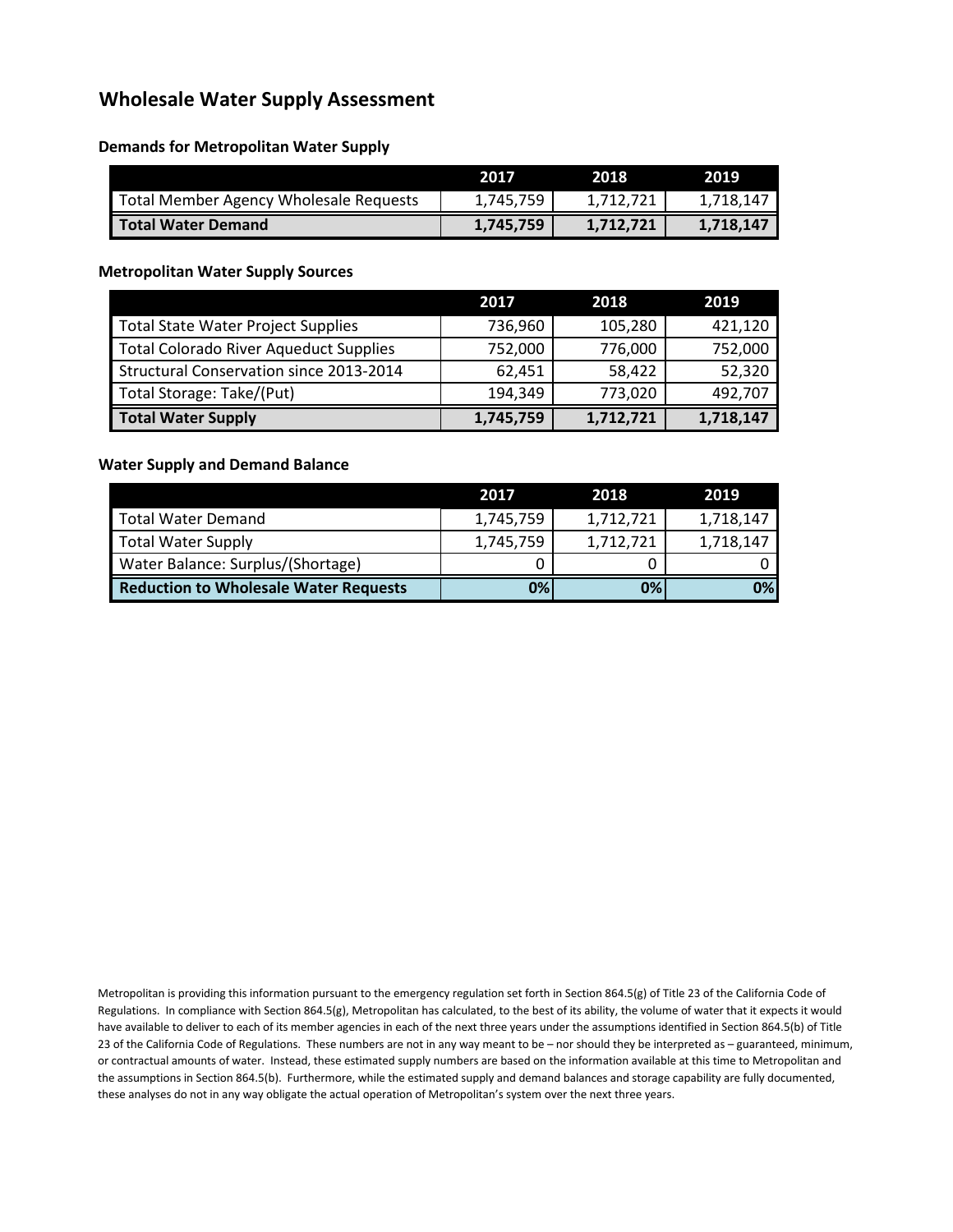# **Wholesale Water Demands**

**Member Agency Wholesale Requests**

|                                                  | 2017      | 2018      | 2019      |
|--------------------------------------------------|-----------|-----------|-----------|
| <b>City of Anaheim</b>                           | 19,682    | 19,666    | 19,663    |
| <b>City of Beverly Hills</b>                     | 10,917    | 10,917    | 10,917    |
| <b>City of Burbank</b>                           | 14,271    | 14,246    | 14,246    |
| <b>Calleguas MWD</b>                             | 111,980   | 111,931   | 111,752   |
| <b>Central Basin MWD</b>                         | 53,065    | 53,096    | 37,127    |
| <b>City of Compton</b>                           | 389       | 0         | 361       |
| <b>Eastern MWD</b>                               | 97,217    | 99,805    | 101,053   |
| <b>Foothill MWD</b>                              | 9,380     | 9,409     | 9,525     |
| <b>City of Fullerton</b>                         | 8,762     | 8,766     | 8,765     |
| <b>City of Glendale</b>                          | 19,114    | 19,292    | 19,394    |
| <b>Inland Empire Utilities Agency</b>            | 69,752    | 69,752    | 61,269    |
| <b>Las Virgenes MWD</b>                          | 23,517    | 23,517    | 23,517    |
| <b>City of Long Beach</b>                        | 26,003    | 25,998    | 25,993    |
| <b>Los Angeles DWP</b>                           | 385,624   | 387,624   | 424,024   |
| <b>Municipal Water District of Orange County</b> | 223,056   | 222,426   | 221,165   |
| <b>City of Pasadena</b>                          | 21,714    | 21,714    | 21,714    |
| <b>San Diego County Water Authority</b>          | 290,798   | 257,237   | 233,242   |
| <b>City of San Fernando</b>                      | 0         | 0         | 0         |
| <b>City of San Marino</b>                        | 962       | 962       | 962       |
| <b>City of Santa Ana</b>                         | 11,577    | 11,583    | 9,581     |
| <b>City of Santa Monica</b>                      | 4,883     | 4,883     | 4,883     |
| <b>Three Valleys MWD</b>                         | 67,970    | 71,828    | 74,269    |
| <b>City of Torrance</b>                          | 19,575    | 15,575    | 15,575    |
| <b>Upper San Gabriel Valley MWD</b>              | 48,963    | 48,651    | 66,784    |
| <b>West Basin MWD</b>                            | 128,218   | 126,840   | 125,612   |
| <b>Western MWD</b>                               | 78,374    | 77,007    | 76,757    |
| <b>Total Member Agency Wholesale Requests</b>    | 1,745,759 | 1,712,721 | 1,718,147 |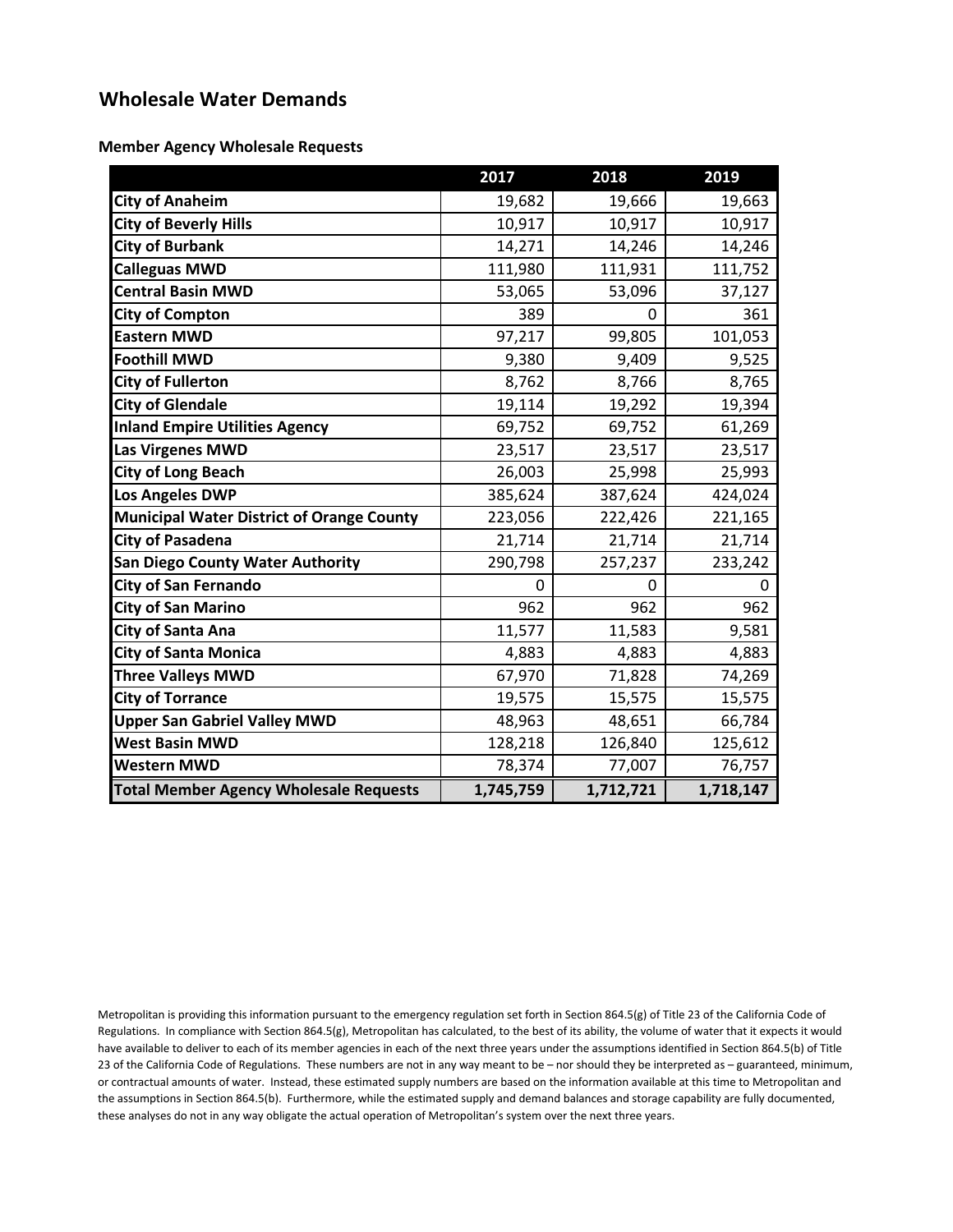### **Wholesale Water Demands Documentation**

The Member Agency Wholesale Requests shown in this table were provided to Metropolitan by each of its Member Agencies throught a coordinated data collection process.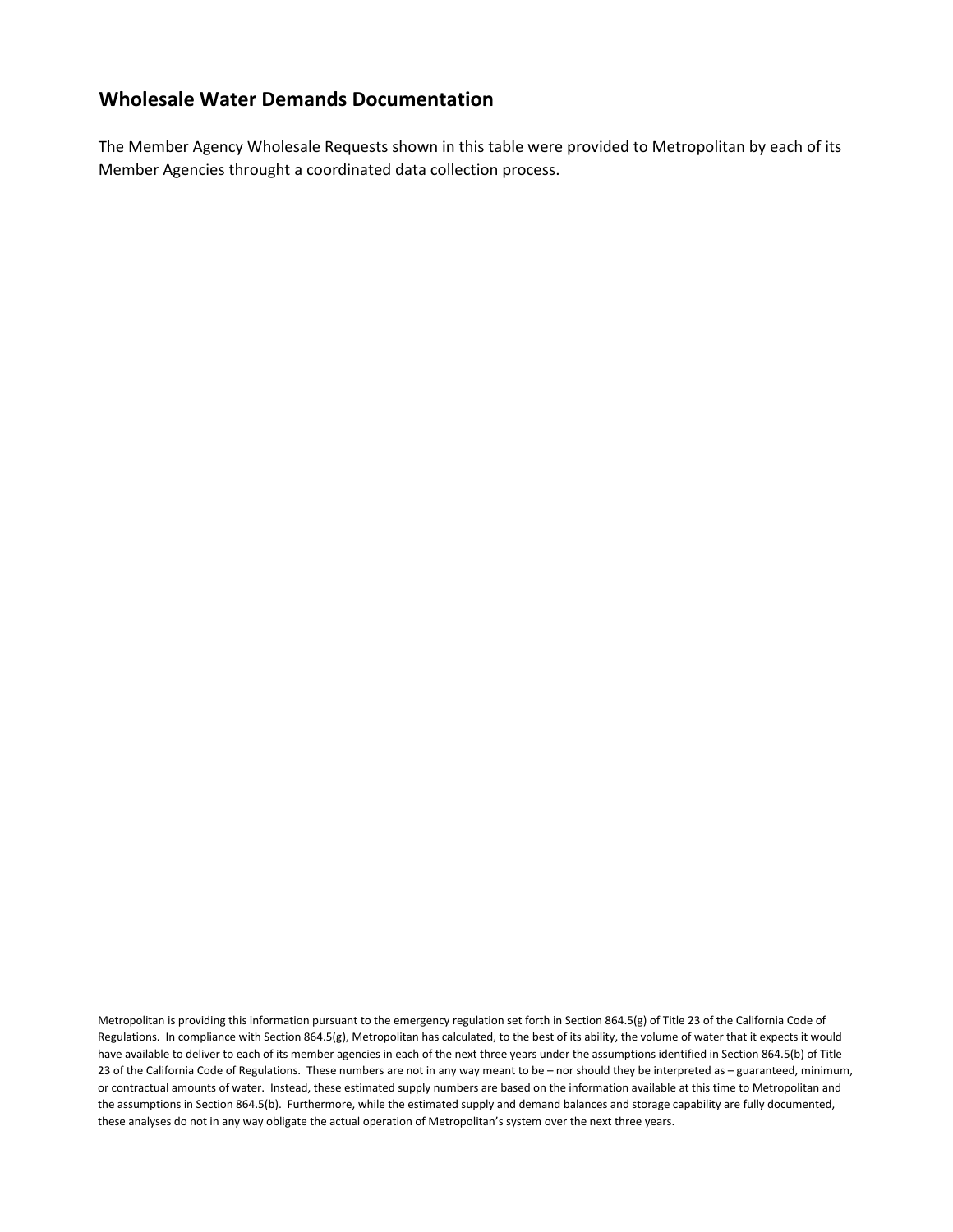# **Imported Water Supplies**

**State Water Project Base Supply Programs**

|                                    | 2017       | 2018      | 2019    |
|------------------------------------|------------|-----------|---------|
| State Water Project Allocation     | <b>35%</b> | <b>5%</b> | 20%     |
| MWD Table A                        | 669.025    | 95.575    | 382,300 |
| <b>DWCV Table A</b>                | 67.935     | 9,705     | 38,820  |
| Total State Water Project Supplies | 736,960    | 105,280   | 421,120 |

#### **Colorado River Aqueduct Base Supply Programs**

|                                               | 2017      | 2018     | 2019     |
|-----------------------------------------------|-----------|----------|----------|
| <b>Basic Apportionment - Priority 4</b>       | 550,000   | 550,000  | 550,000  |
| <b>IID/MWD Conservation Program</b>           | 85,000    | 85,000   | 85,000   |
| <b>Priority 5 Apportionment (Surplus)</b>     | 0         | 0        |          |
| Canal Lining Supplies - San Luis Rey          | 16,000    | 16,000   | 16,000   |
| <b>PVID Land Management Program</b>           | 130,000   | 130,000  | 130,000  |
| Lower Colorado Water Supply Project           | 8,000     | 8,000    | 8,000    |
| <b>Binational ICS</b>                         | 0         | 24,000   |          |
| Forbearance for Present Perfected Rights      | (2,000)   | (2,000)  | (2,000)  |
| CVWD SWP/QSA Transfer Obligation              | (35,000)  | (35,000) | (35,000) |
| DWCV SWP Table A Obligation                   | (67, 935) | (9,705)  | (38,820) |
| DWCV SWP Table A Transfer Callback            | 67,935    | 9,705    | 38,820   |
| <b>SNWA Agreement Payback</b>                 | 0         | 0        |          |
| <b>Total Colorado River Aqueduct Supplies</b> | 752,000   | 776,000  | 752.000  |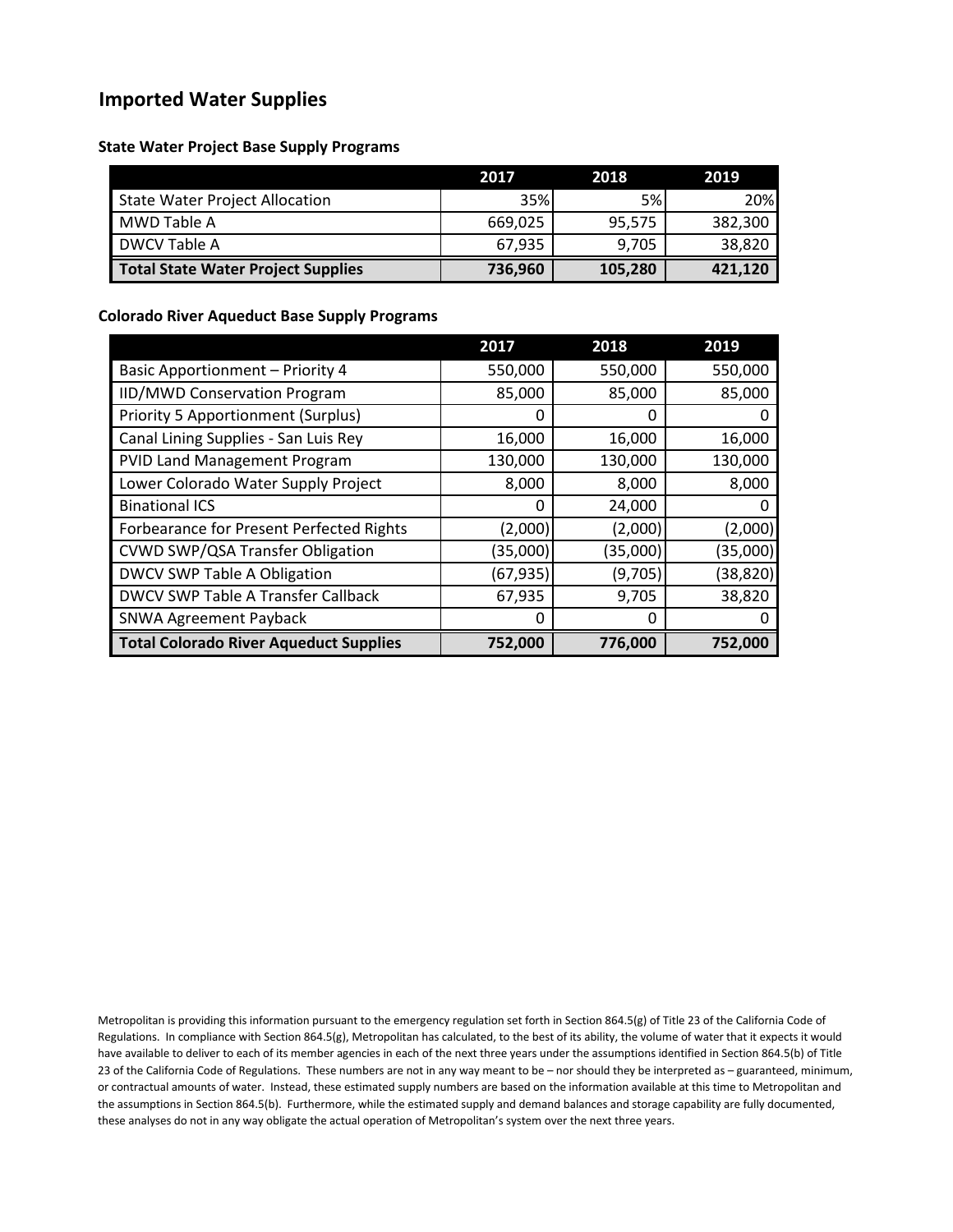# **Imported Water Supplies Documentation**

**State Water Project Base Supply Programs**

| Program                        | Reference                                         |
|--------------------------------|---------------------------------------------------|
| State Water Project Allocation | <b>Historical State Water Project Allocations</b> |
| MWD Table A                    | 2015 Urban Water Management Plan; A.3-18          |
| DWCV Table A                   | 2015 Urban Water Management Plan; A.3-19          |

### **Colorado River Aqueduct Base Supply Programs**

| Program                                  | Reference                                |
|------------------------------------------|------------------------------------------|
| <b>Basic Apportionment - Priority 4</b>  | 2015 Urban Water Management Plan; A.3-1  |
| IID/MWD Conservation Program             | 2015 Urban Water Management Plan; A.3-3  |
| Priority 5 Apportionment (Surplus)       | 2015 Urban Water Management Plan; A.3-5  |
| Canal Lining Supplies - San Luis Rey     | 2015 Urban Water Management Plan; A.3-8  |
| PVID Land Management Program             | 2015 Urban Water Management Plan; A.3-5  |
| Lower Colorado Water Supply Project      | 2015 Urban Water Management Plan; A.3-13 |
| <b>Binational ICS</b>                    | 2015 Urban Water Management Plan; A.3-14 |
| Forbearance for Present Perfected Rights | 2015 Urban Water Management Plan; A.3-3  |
| CVWD SWP/QSA Transfer Obligation         | 2015 Urban Water Management Plan; A.3-10 |
| DWCV SWP Table A Obligation              | 2015 Urban Water Management Plan; A.3-19 |
| DWCV SWP Table A Transfer Callback       | 2015 Urban Water Management Plan; A.3-19 |
| <b>SNWA Agreement Payback</b>            | 2015 Urban Water Management Plan; A.3-12 |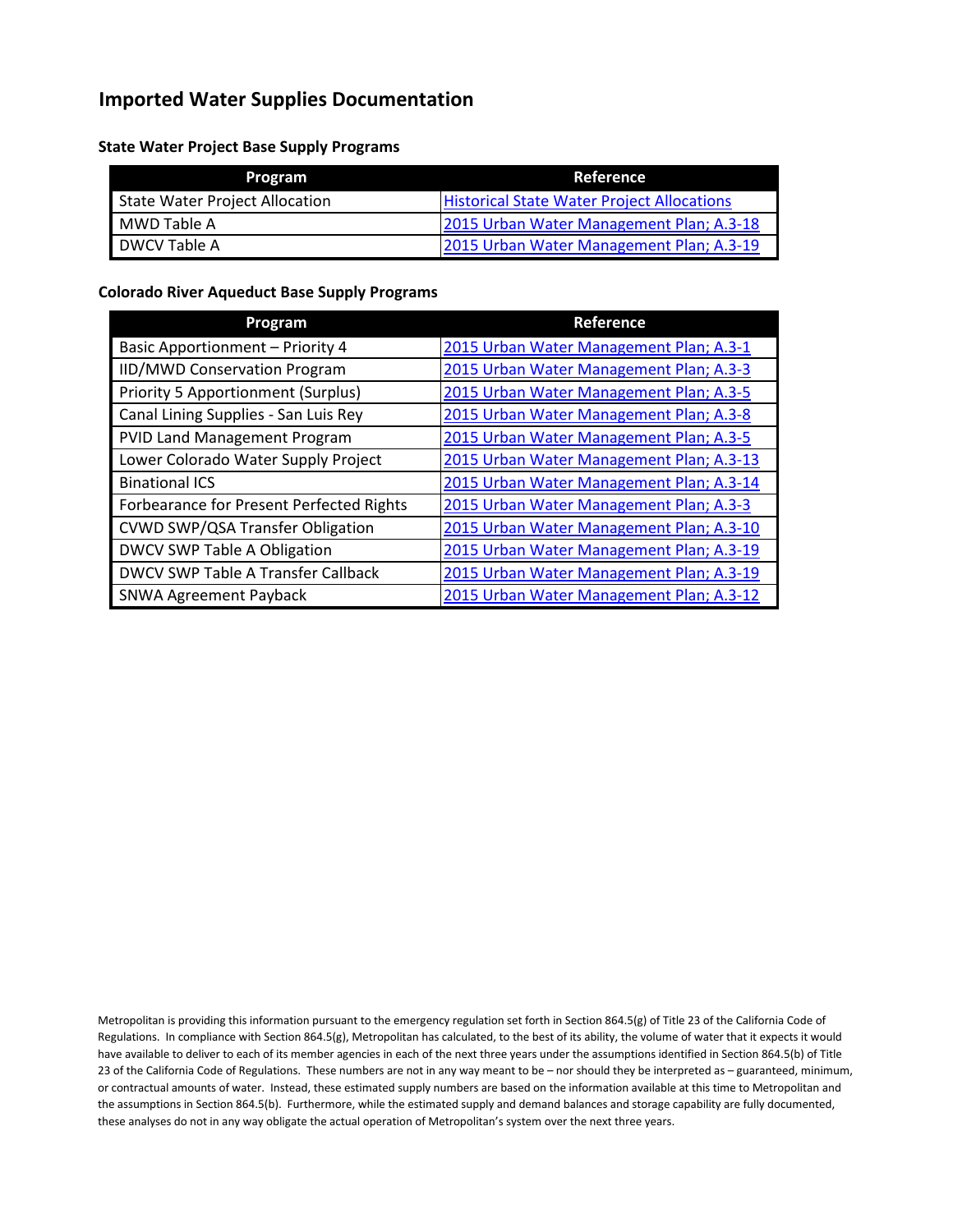### **Other Water Supplies**

**Growth in Structural Conservation**

|                                                | 2017    | 2018    | 2019    |
|------------------------------------------------|---------|---------|---------|
| <b>Existing Structural Conservation</b>        | 225.183 | 221.154 | 215,052 |
| Structural Conservation as of 2013-2014        | 162.733 | 162,733 | 162.733 |
| <b>Structural Conservation since 2013-2014</b> | 62,451  | 58,422  | 52,320  |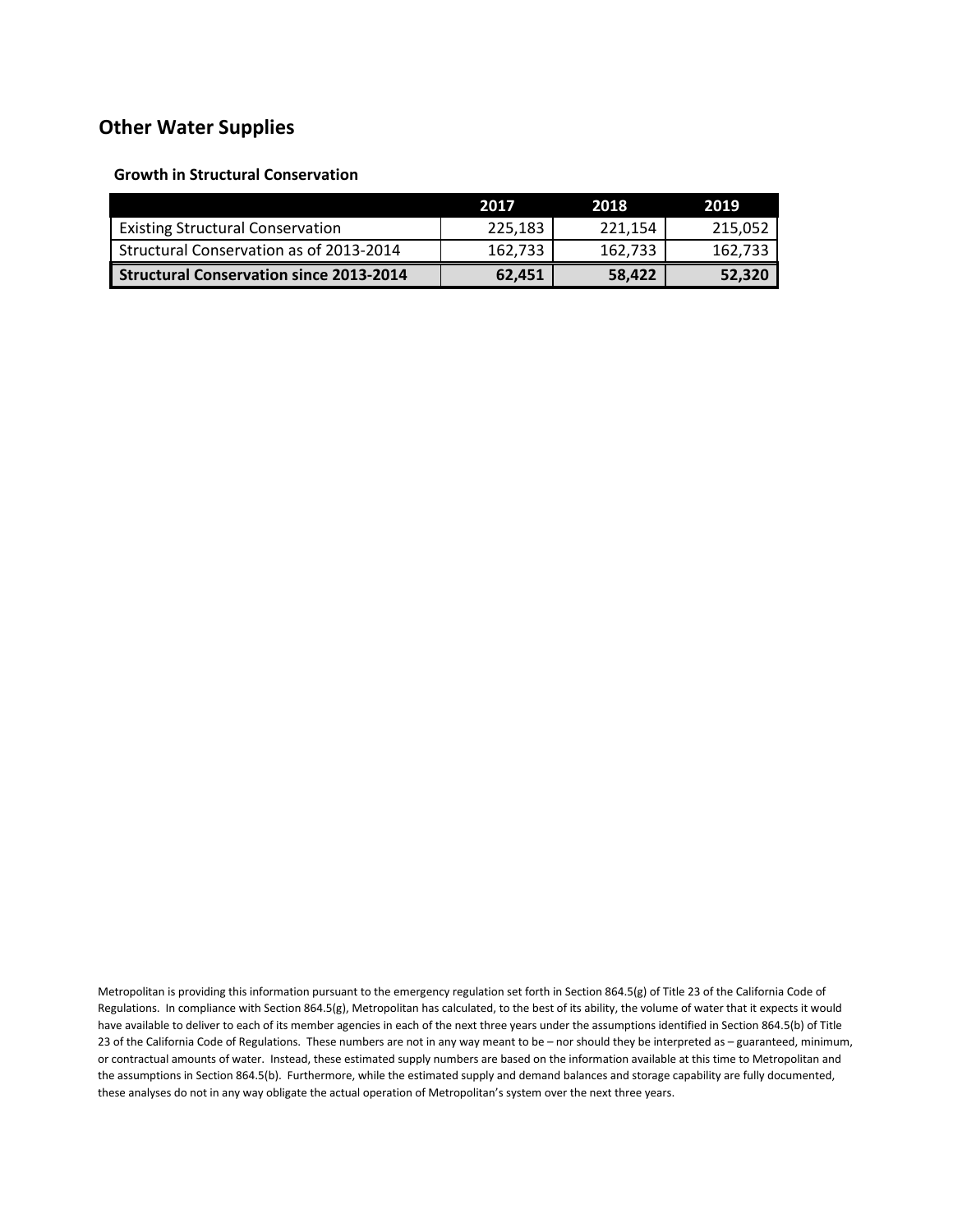# **Other Water Supplies Documentation**

Structural conservation is device and program-based conservation originally funded by Metropolitan and/or member and local agencies. Examples are ULFT Toilet retrofits, Irrigation Controllers and Turf Removal. For additional information reference:

[Annual Progress Report on Achievements in Conservation, Recycling and Groundwater Recharge](http://www.mwdh2o.com/PDF_About_Your_Water/2.1.1_Regional_Progress_ReportSB60.pdf) 2015 Integrated Water Resources Plan Update; 3.20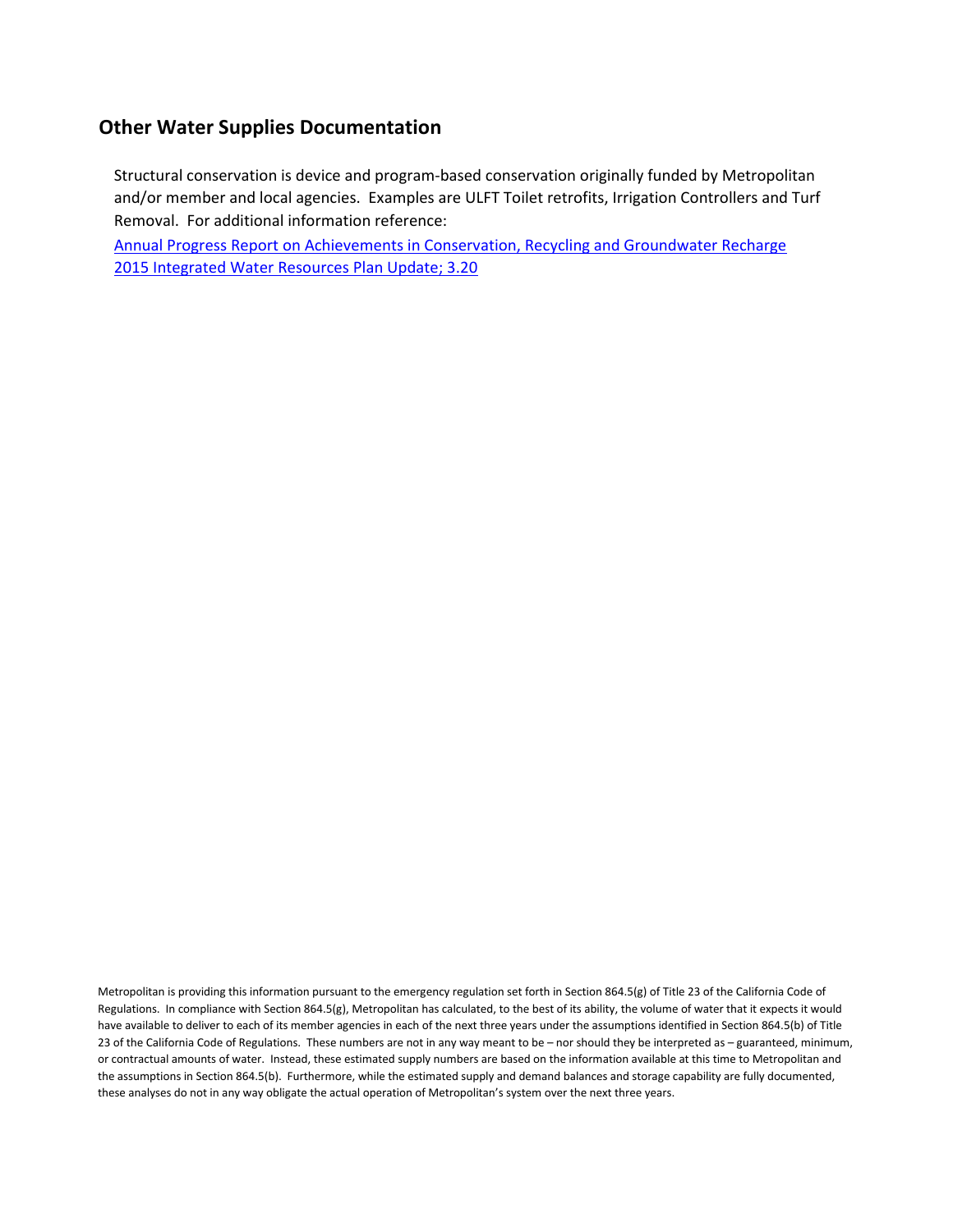# **Water Supplies from Storage**

#### **Annual Storage Use**

|                                  | 2017    | 2018    | 2019    |
|----------------------------------|---------|---------|---------|
| Puts to Storage                  |         |         |         |
| Takes from Storage               | 194,349 | 773,020 | 492,707 |
| <b>Total Storage: Take/(Put)</b> | 194,349 | 773,020 | 492,707 |

### **Annual Storage Accounting**

|                                                 | 2017/     | 2018      | 2019      |
|-------------------------------------------------|-----------|-----------|-----------|
| <b>Total Estimated Starting Storage Balance</b> | 2,117,000 | 1.922.651 | 1,149,632 |
| Total Storage: Take/(Put)                       | 194.349   | 773.020   | 492.707   |
| <b>Total Estimated Ending Storage Balance</b>   | 1,922,651 | 1,149,632 | 656,925   |